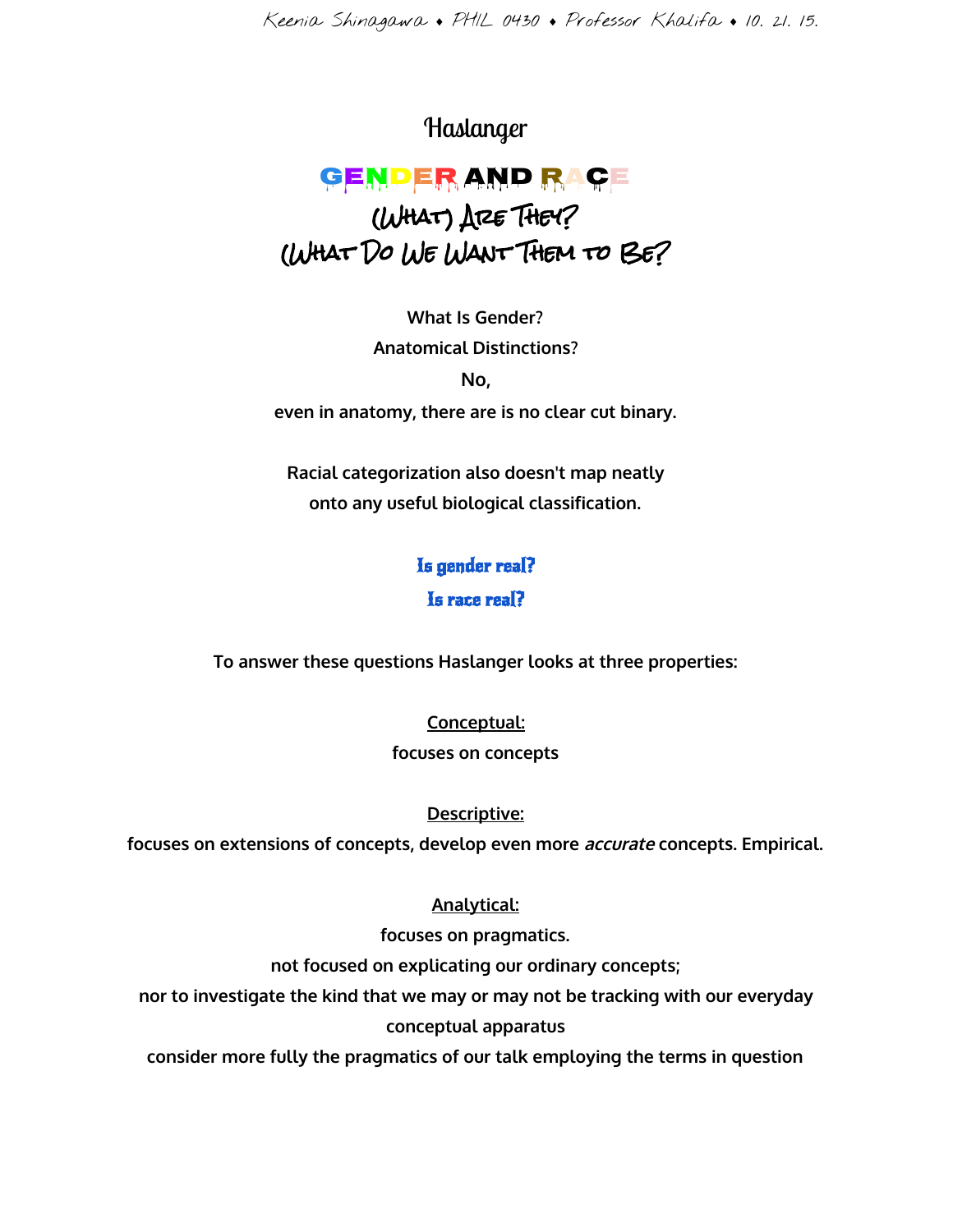Keenia Shinagawa ♦ PHIL 0430 ♦ Professor Khalifa ♦ 10. 21. 15.

#### **What are gender and race "really" about?**

#### Be skeptical.

**Gender and race definitions can change depending on theoretical and political purposes.**

**When is it legitimate to appropriate the terms of ordinary discourse for theoretical purposes? When we include a semantic and political condition.**

Aceptability? Truth?

**Some truths are more relevant than others (Anderson 1995).**

#### **Critical (Feminist/Anti-Racist) Theory**

**Four concerns guiding the broad project: (i) The need to identify and explain persistent inequalities between females and males, and between people of different "colors" how do we identify social forces if they are often under the guise of biological forces that perpetuate inequality.**

**(ii) we need a framework that will besensitiveto both the similarities and differences among males and females and among individuals in groups ' demarcated by "color."**

**Interlocking Opressions ; INTERSECTIONALITY OF RACE, CLASS, AND GENDER.**

**(iii) how gender and race are implicated in a broad range of social phenomena extending beyond those that obviously concern sexual and racial difference, ie whether art, religion, philosophy, science, or law might be "gendered" and/or "racialized."**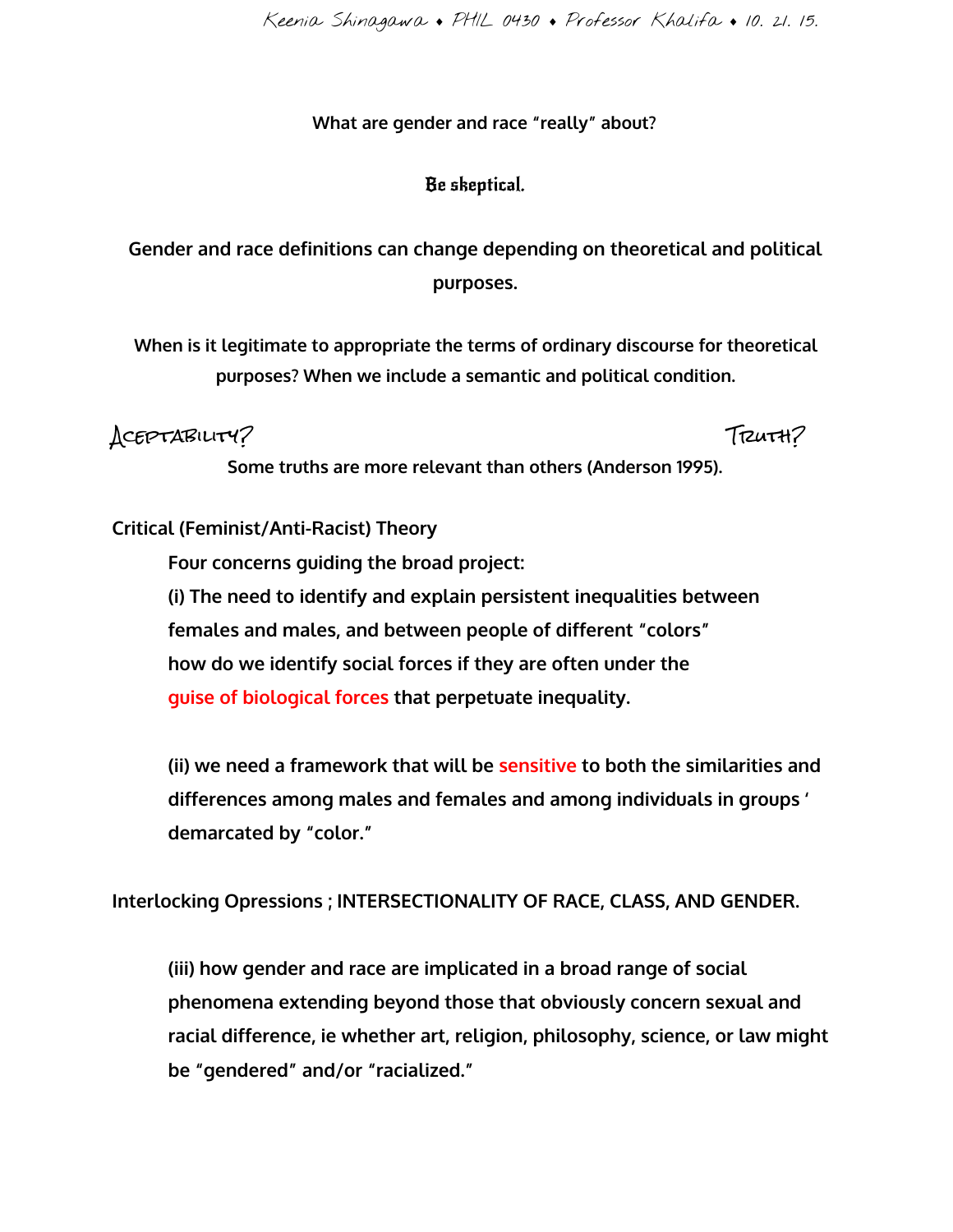**(iv) take seriously the agency of women and people of color of both genders.**

**Why might feminist anti-racist want or need the concepts of gender and race? What can they do for us?**

### **pg. <sup>229</sup>Gender is a Social Class.**

**Gender categories are defined in terms of how one is socially positioned, where this is a function of, for example, how one is viewed, how one is treated, and how one's life is structured socially, legally, and economically; gender is not defined in terms of an individual's intrinsic physical and psychological features.**

**Commonality & Normativity Problems.**

**Can we lump all women into a common social experience? No. Norms fall apart.**

**What is Race? Since there are no clear racial genes, race is a position in a broad social network.**

#### **pg. 236**

**A group is racialized iffdfits members are socially positioned as subordinate or privileged along some dimension (economic, political, legal, social, etc.) and the group is "marked" as a target for this treatment by observed or imagined bodily features presumed to be evidence of ancestral links to a certain geographical region.**

**-Some groups are not racialized.**

## We should refuse to be gendered, refuse to be raced.

**This goes beyond identifying essentialist claims about one's embodiment and involves an active political commitment to live one's life differently (Stoltenberg 1959)**